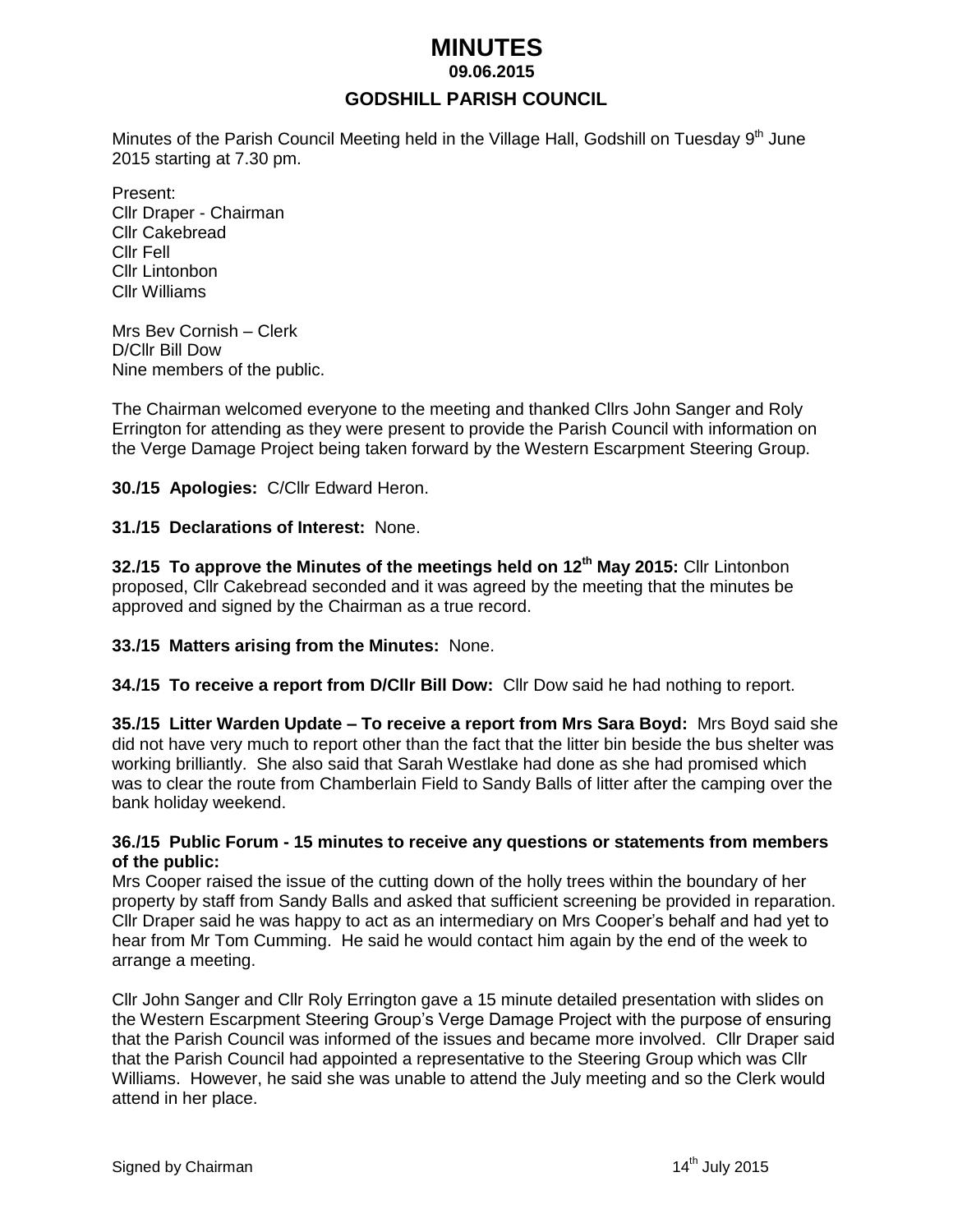# **37./15 Planning and Tree Works Applications:**

## **Application No. 15/00339**

**Godshill Wood Farm, Woodgreen Road, Godshill – Two units of holiday accommodation, associated external works:** Following a lengthy discussion and clarification from the applicant, Cllr Draper proposed, Cllr Lintonbon seconded and it was agreed by the meeting with abstentions from Cllrs Cakebread and Fell that the decision be left to the officer.

## **Application No. CONS/15/0480**

**Sandy Balls Estate, Godshill - T1 - Oak tree - Fell to ground level. T2 - Pine tree – Fell:**  Cllr Draper proposed, Cllr Fell seconded and it was agreed by the meeting that the decision be left to the Tree Officer with a request that a suitable replacement tree be planted in its place.

**38./15 To consider the Parish Council's draft submission to the Planning Inspectorate in response the Planning Appeal for Godshill Wood Farm and to consider whether there are any other actions to be taken:** Cllr Fell proposed, Cllr Cakebread seconded and it was approved by the meeting.

**39./15 To consider the costs of hiring and/or purchasing a Speed Indicator Device ('SID') and to reconsider the offer from Bramshaw Parish Council to buy a third-share in their Speedwatch equipment with Minstead Parish Council and Copythorne Parish Councils for the cost of £833:** Following a lengthy discussion and a report from the Clerk that the cost of the deployment of a speed indicator from New Forest District Council for one week in one direction would be £151 plus mileage and then £100 to install a sleeve, if required, Cllr Draper proposed, Cllr Williams seconded and it was agreed by the meeting that the Clerk book the SID with New Forest District Council. She was also asked to ensure that the SID was positioned so that it could record the speed of vehicles travelling towards Cadnam.

**40./15 To consider a response to a Recreation Survey for the Latchmore Restoration Environmental Impact Assessment which will enable a better understanding of how the area is currently used for recreational activities such as walking, cycling, horse-riding etc:** Following a discussion, Cllr Cakebread proposed, Cllr Fell seconded and it was agreed by the meeting that a response be delegated to the Clerk and Cllr Draper.

**41./15 To consider and agree on a response to Hampshire County Council's consultation on its draft Cycling Strategy:** Cllr Draper proposed, Cllr Fell seconded and it was agreed by the meeting that a response be delegated to the Clerk and Cllr Cakebread for consideration at the next meeting.

**42./15 To consider and agree on a response to New Forest District Council's consultation on a review of its Licensing Policy:** Following a brief discussion**,** Cllr Draper proposed from the chair that the Parish Council should not submit a response.

**43./15 To consider whether the Parish Council wishes to submit any further comments on the revised New Forest National Park Authority's Management Plan update for 2015- 20:** Cllr Draper proposed, Cllr Fell seconded and it was agreed by the meeting that a response be delegated to the Clerk and Cllr Cakebread for submission by the deadline of 22<sup>nd</sup> June.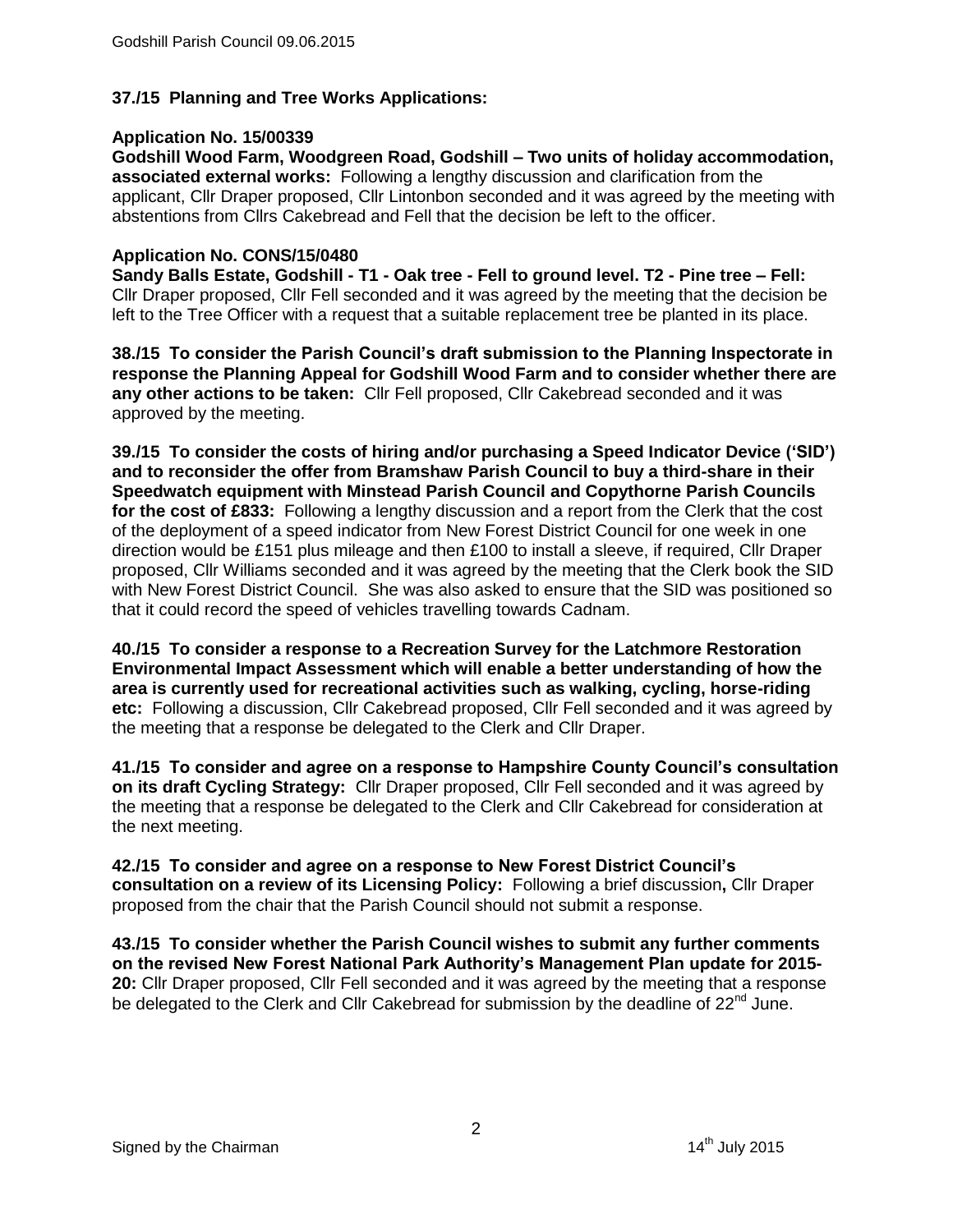**44./15 To consider a letter from the Review Officer of the Local Government Boundary Commission for England regarding a consultation on an Electoral Review of Hampshire which will recommend new electoral arrangements for Hampshire County Council:** Cllr Draper proposed from the chair that councillors should submit their individual personal responses.

## **45./15 To approve the following payments:**

£80 – Fair Account – for the annual internal audit. £250 – For Mrs Sara Boyd, Litter Warden. Cllr Draper proposed, Cllr Lintonbon seconded and they were approved by the meeting.

# **46./15 Finance & Policy**

The Council approved the following payments:

|                                        |        | Cheque No. |
|----------------------------------------|--------|------------|
| Mrs S Boyd - Litter Warden             | 250.00 | 100426     |
| Fair Account - Internal Audit          | 80.00  | 100427     |
| <b>TLC Online - Website Management</b> | 60.00  | 100428     |
| B Cornish - June Salary                | 310.33 | 100429     |

## **Balances to be Approved and Noted as at 09.06.15:**

Current Account: £12,552.49 Deposit Account: £578.91

Cllr Draper proposed, Cllr Fell seconded and they were approved by the meeting.

**47./15 To consider and approve the Annual Accounts, Governance Statement and Statement of Variances for 2014/15 for submission to the Parish Council's External Auditors following the Internal Audit:** Cllr Fell proposed, Cllr Lintonbon seconded and they were approved by the meeting.

## **48./15 Outside Bodies And Representation:**

**Annual Parish Meeting of Hyde Parish Council:** Cllr Draper gave a brief report on an interesting meeting he had attended with the Clerk following the kind invitation from the Chairman. He said that Hyde was in the early stages of trying to provide a solution to the poor broadband provision and also had the issue of the Latchmore Brook restoration. He also said that Hyde was looking to work more closely with its neighbouring parishes on issues of mutual interest.

**North West Quadrant:** Cllr Cakebread gave a detailed report on a recent meeting at which the plan for the closure of Pound Bottom had been discussed as well as planning training courses for councillors, the NFNPA Management Plan and a 'Family Trees' scheme. The aim of the scheme was to enable families to celebrate a birth or life event by planting a tree in a community woodland in the New Forest.

**Meeting with Mr Tom Cumming of Sandy Balls:** Cllr Cakebread gave a brief report on a recent meeting which she said had been encouraging, although she said he had not been aware of the licensing conditions for music which applied to Cornfield.

**New Forest Consultative Panel:** Cllr Draper gave a lengthy and detailed report on a recent meeting which discussed numerous issues. In particular, the Sustrans proposed signing of cycle routes from Salisbury to the New Forest on which clarification was sought on the